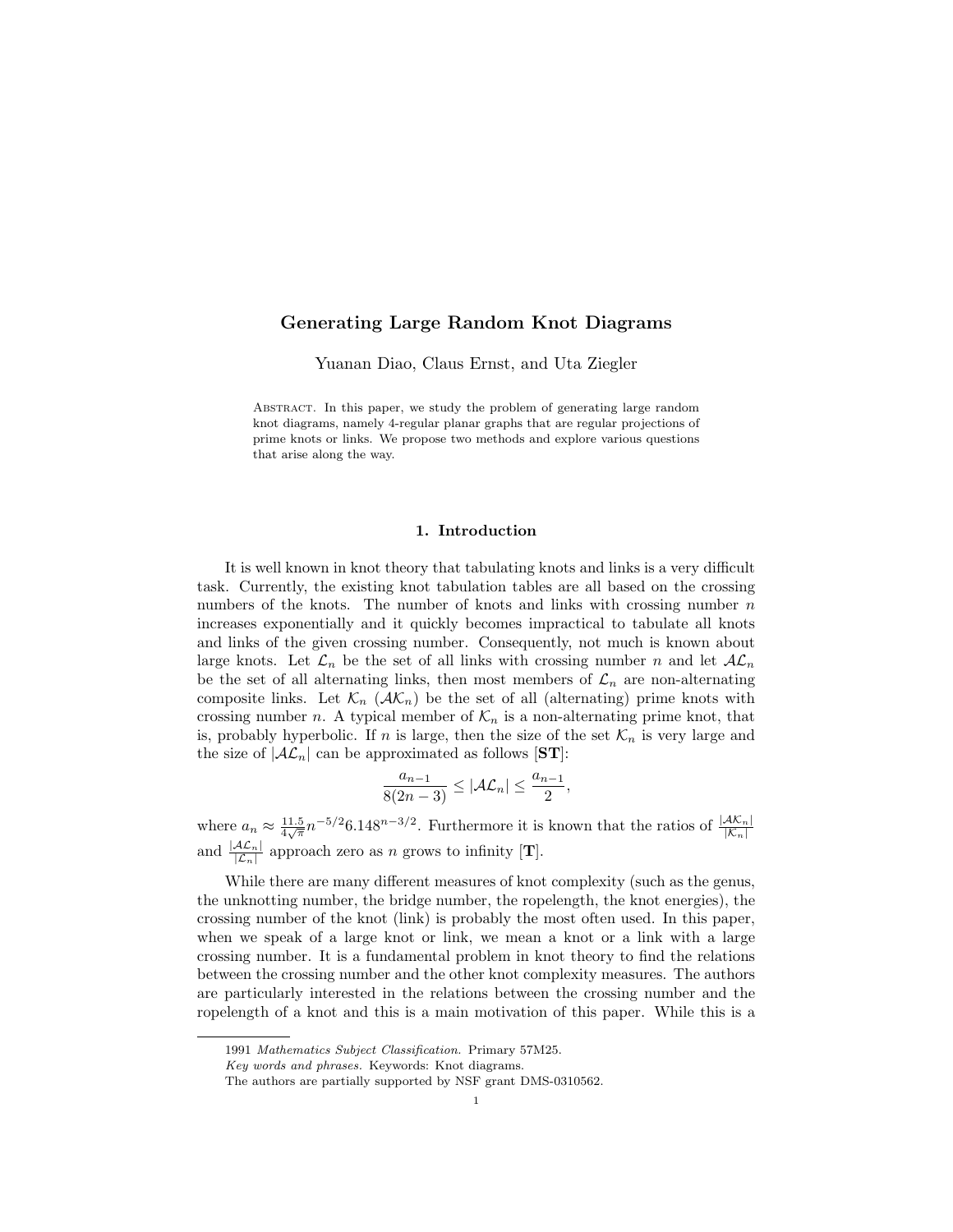very hard question in general, much has been achieved despite the difficulties. It is shown in  $[D]$  that the ropelength  $L(K)$  of a knot K is bounded below by

(1.1) 
$$
L(K) \ge \frac{1}{2} \left( 17.334 + \sqrt{17.334^2 + 64\pi C r(K)} \right).
$$

For relatively small knots, the above formula produces the best known theoretical lower bounds of the ropelengths of these knots. The lower bounds of the ropelengths of knots with crossing number up to 20 produced by this formula are listed below.

$$
Cr(K) = 3 \t4 \t5 \t6 \t7 \t8 \t9 \t10 \t11
$$
  
\n
$$
L(K) > 23.70 \t25.29 \t26.74 \t28.08 \t29.33 \t30.51 \t31.64 \t32.70 \t33.73
$$
  
\n
$$
Cr(K) = 12 \t13 \t14 \t15 \t16 \t17 \t18 \t19 \t20
$$
  
\n
$$
L(K) > 34.71 \t35.66 \t36.58 \t37.46 \t38.32 \t39.16 \t39.97 \t40.76 \t41.54
$$

For large knots, the above lower bound is inferior to the following bound obtained by Buck and Simon [BS]:

(1.2) 
$$
L(K) \ge b (Cr(K))^{\frac{3}{4}},
$$

where b is some positive constant. The constant b is estimated to be at least  $1.105$ by a result in [BS] and it is improved to 2.135 in [RS]. This three fourths power is also shown to be achievable for some knot families ([CKS], [DE]). That is, there exists an infinite family  ${K_n}$  of knots and a constant  $a_0 > 0$  such that  $Cr(K_n) \to \infty$  as  $n \to \infty$  and  $L(K_n) \le a_0 \cdot (Cr(K_n))^{3/4}$ . On the other hand, it is also shown in [**DEY**] that  $L(K)$  is bounded above by  $c(Cr(K))^{3/2}$  (where  $c > 0$ is a constant). It is widely suspected that this  $3/2$  power can be reduced and it is possible that the ropelength of any knot K may be bounded above by  $O(Cr(K))$ or  $O(Cr(K) \ln^p Cr(K))$  for some positive power p. It is shown recently that the power 1 can be realized by a family of knots  $|\text{DET}|$  and any power between  $3/4$ and 1 can be realized by some family of knots. However, what happens between the powers 1 and 3/2 remains a challenging problem.

In general, relating a different measure to the crossing number is difficult since in order to obtain information on how these measures of knot complexity grow with the crossing number  $n$ , one is presented with a host of seemingly intractable problems. Foremost, determining the dependent variable  $n$  proves to be impossible in practice. On the one hand, deciding the minimum crossing number  $n$  for a given large knot K cannot be done easily. So when there are many such knots to be analyzed, the required computing time would exceed our limit quickly. On the other hand, it is also a difficult task to create an arbitrary large knot with a given crossing number. It is relatively easy to construct certain knots with the given crossing number, such as an alternating knot. But that contradicts our intention to select an arbitrary knot.

It is natural for one to turn to numerical methods in an effort to gain certain insight into the issue. However, in the case of relating crossing number and other knot complexity measures, this approach has not gained much momentum. The chief reason is the lack of an effective way of generating large random knots.

With the long-term goal of answering how the measures of complexity grow for members of  $A_n$  with n, this paper addresses the short-term goal of generating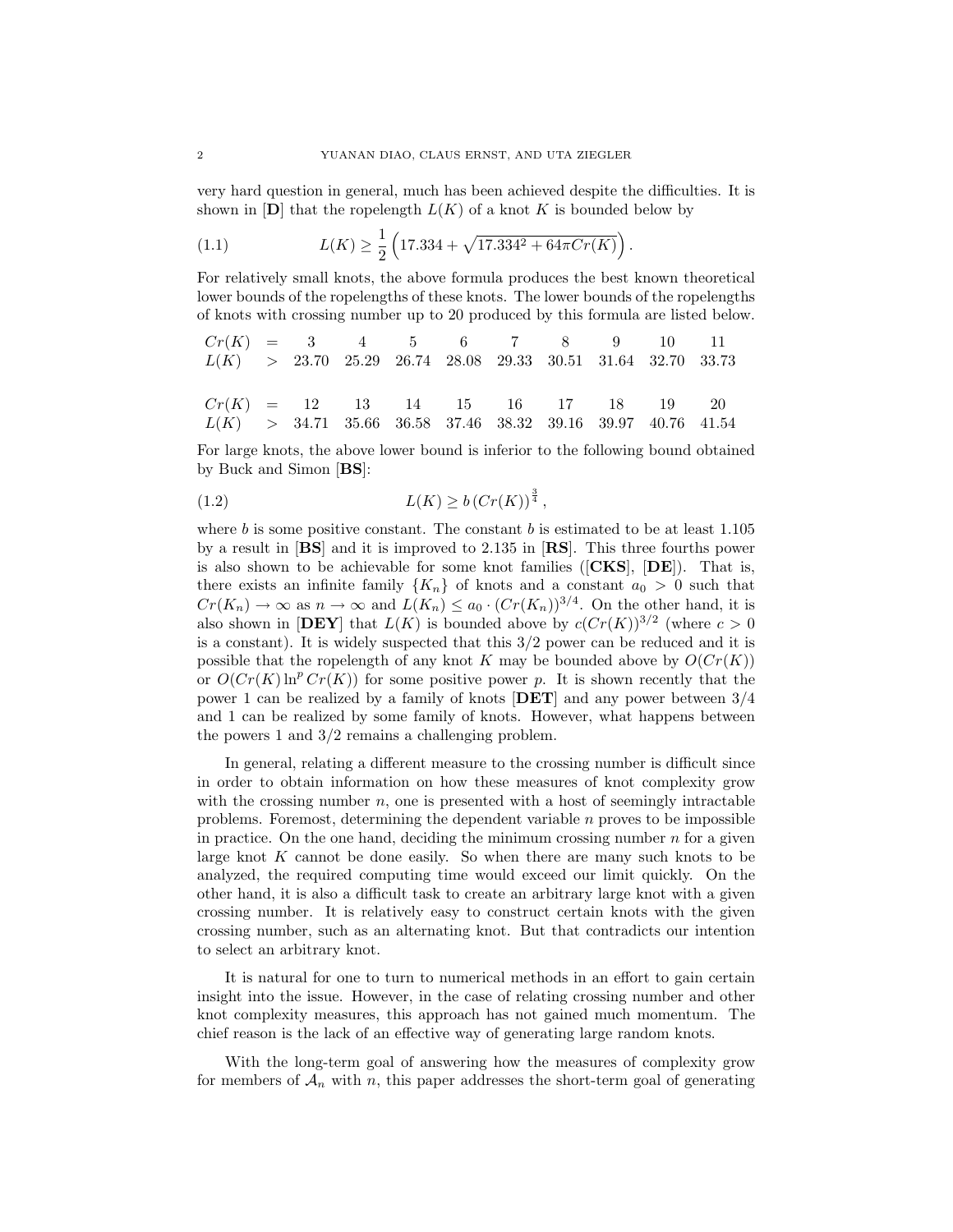members of the set  $\mathcal{A}_n$  with a computer. More specifically, we propose two methods that generate regular projections of knots. These regular projections can be viewed as 4-regular planar graphs  $G$  with  $n$  vertices. Such graphs are called regular projection graphs or RP-graphs for short. An RP-graph G can be transformed easily into a knot or link  $L$  by simply adding the overpass/underpass information to each vertex. Assigning the overpass/underpass information at each vertex of G in a random way is likely to result in a knot or link L whose crossing number is smaller than the number of crossings in the diagram. However, if the overpass/underpass assignment to each vertex of G can be made in an alternating way and the RPgraph G is 4 edge-connected, then the obtained alternating knot is a prime knot and thus a member of  $\mathcal{AK}_n$  and the diagram would represent a minimum projection of certain knot. In this paper, we are mainly concerned with the problem of how to generate the random knot diagrams, not how to realize a knot with the given crossing number from such a projection diagram.

The first method to generate an RP-graph presented here is based on the principle of a blossom tree [ST]. With a runtime of  $O(n)$  a 4-regular planar graph with  $n$  vertices is randomly generated. If this graph is the regular projection of a link with k components then the components can be determined in  $O(n)$  steps and in  $O(n^3)$  time this graph can be modified into a graph that is the projection of a knot. The final product of the method is an RP graph that is a regular projection of an alternating prime knot. The number of vertices in this RP-graph is less than or equal to n.

A main result in  $[\mathbf{DEF}]$  is that for any knot K with crossing number n, there exists a knot  $K'$  that is topologically equivalent to K such that  $K'$  has a regular projection that is Hamiltonian and at most 4n crossings in this regular projection. The algorithm used in  $[\mathbf{DEF}]$  to produce the  $n^{3/2}$  power upper bound for  $L(K)$  is based on the existence of Hamilton cycle in an RP-graph of  $K'$ . The problem of finding a Hamilton cycle in a planar graph is known to be NP-complete  $[K]$ . Even for the more restricted class of 4-regular planar graphs finding a Hamilton cycle is still a difficult problem. Because of this, the second method introduced here may have a special advantage since it generates 4-regular planar graphs G based on an existing Hamilton cycle in it: the Hamilton cycle could be used in further computations (such as computing an upper bound on the ropelength). Although this method has a larger average run time than the first method, it may be well worth the effort.

In the next section, we will introduce some basic concepts. We will then describe the two methods in Section 3 and Section 4. Section 5 contains some key numerical results comparing the two methods.

### 2. Basic Concepts

A graph G consists of a set  $V(G)$ , a set  $E(G)$ , and an incidence relation which says that every element of  $E(G)$  is incident with two elements of  $V(G)$ . The elements of  $V(G)$  are called the vertices of G, and  $V(G)$  is called the vertex set of G. The elements of  $E(G)$  are called the *edges* of G, and  $E(G)$  is called the *edge set* of G.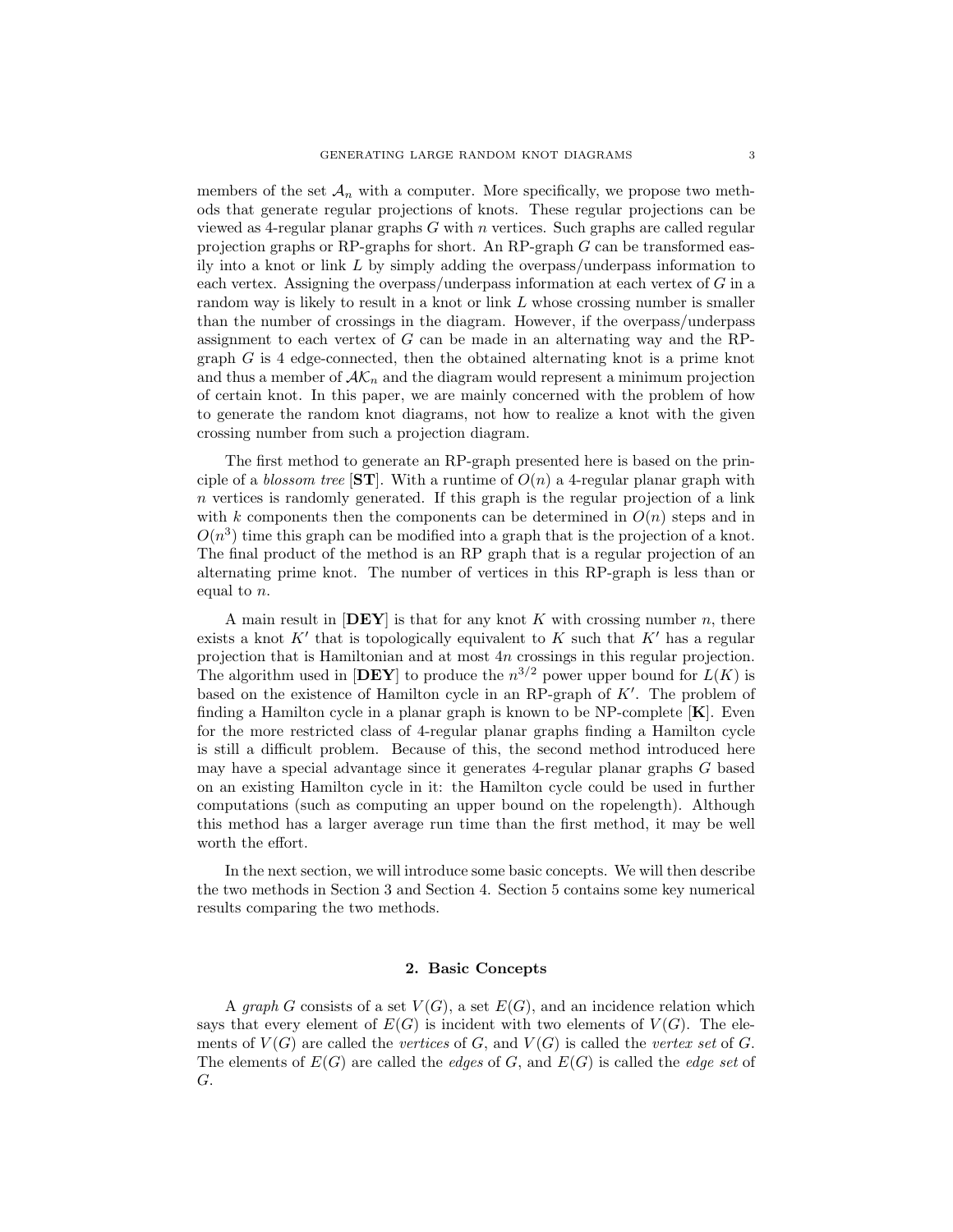Let G be a graph. The *degree* of a vertex v of G is the number of edges of G incident with v. The graph G is called k-regular if every vertex of G is of degree k. Let e be an edge of G incident with vertices u and v. We say that e connects u and v, u and v are the ends of e, and u and v are *adjacent*. We also use uv or vu to denote e when there is only one edge connecting u and v. If  $u = v$  then e is called a loop edge.

A graph H is a subgraph of a graph G if  $V(H) \subset V(G)$  and  $E(H) \subset E(G)$ . In the case that  $V(H) = V(G)$ , H is called a *spanning subgraph* of G. Two graphs G and H are said to be *isomorphic* if there exist bijections  $f: V(G) \longrightarrow V(H)$  and  $g: E(G) \longrightarrow E(H)$  such that  $e \in E(G)$  is incident with  $x, y \in V(G)$  if, and only if,  $g(e) \in E(H)$  is incident with  $f(x)$ ,  $f(y) \in V(H)$ .

A path P of length  $k - 1$ , where  $k \geq 2$ , is a graph which is isomorphic to the graph with vertex set  $\{v_1, v_2, ..., v_k\}$  and edge set  $\{v_i v_{i+1} : i = 1, ..., k-1\}$ . We say that  $v_1$  and  $v_k$  are the ends of P, P is from  $v_1$  to  $v_k$ , and P is between  $v_1$  and  $v_k$ . A cycle C of length k, where  $k \geq 3$ , is a graph which is isomorphic to the graph with vertex set  $\{v_1, v_2, ..., v_k\}$  and edge set  $\{v_i v_{i+1} : i = 1, ..., k-1\} \cup \{v_k v_1\}$ . *Hamilton cycle* in a graph  $G$  is a spanning subgraph that is a cycle. A graph with a Hamilton cycle is said to be Hamiltonian. A graph with no cycle is a tree. A tree is rooted if there is a single vertex in the tree labelled as root.

A geometric realization of a graph G in  $R^2$  or  $R^3$  is such that the vertices of G are represented by distinct points in the space, every edge of G is represented by a simple curve in  $R^2$  or  $R^3$  connecting the two points representing its ends, and these simple curves representing the edges do not intersect each other except possibly at their ends. We say that a graph  $G$  is planar if it has a geometric realization in a plane. Such a geometric realization is called a plane graph. A planar map consists of a planar graph and a cyclic order of the edges around each vertex.

4-regular plane graphs are related to knots and links as follows: A projection  $p$ of a knot or link L in  $R^3$  is a continuous function  $p: R^3 \to R^2$ . The image  $p(K)$  is called the projection of the knot or link K into a plane.  $p(K)$  is a closed curve (or collection of closed curves if K is a link) in  $R^2$  that may contain self-intersecting points. A self-intersecting point is also called a crossing of the projection. The multiplicity of a crossing in the projection is the number of strands that pass through that point. We say that a projection is a *regular projection* if there are only finitely many crossings in  $p(K)$  and all crossings are of multiplicity 2, that is there are exactly two points on L that map to any of the crossings. It is a well-known result in knot theory  $[\mathbf{BZ}]$  that for any knot in  $R^3$  most projection directions give rise to regular projections. Furthermore, a regular projection  $p(K)$  of K is called a minimum projection of K if it is a regular projection with  $Cr(K)$  crossings.

Let K be a knot or link and let G be a regular projection of K. If we treat the crossings in  $G$  as vertices and the arcs of  $G$  joining these crossings as edges, then G can be viewed as a 4-regular plane graph. Thus, from now on, we may view a regular projection G as a 4-regular plane graph G called an  $RP\text{-}graph$  of K, where "RP" serves as a reminder that the graph is obtained as a regular projection of  $K$ . If G arises from a minimum projection of  $K$ , we then call it a *minimum RP-graph* of K. Note that any 4-regular plane graph is an RP-graph of some knot or link. A 4-regular planar RP-graph is equivalent to a 4-regular planar map in the context of this paper and we use the terms interchangeably.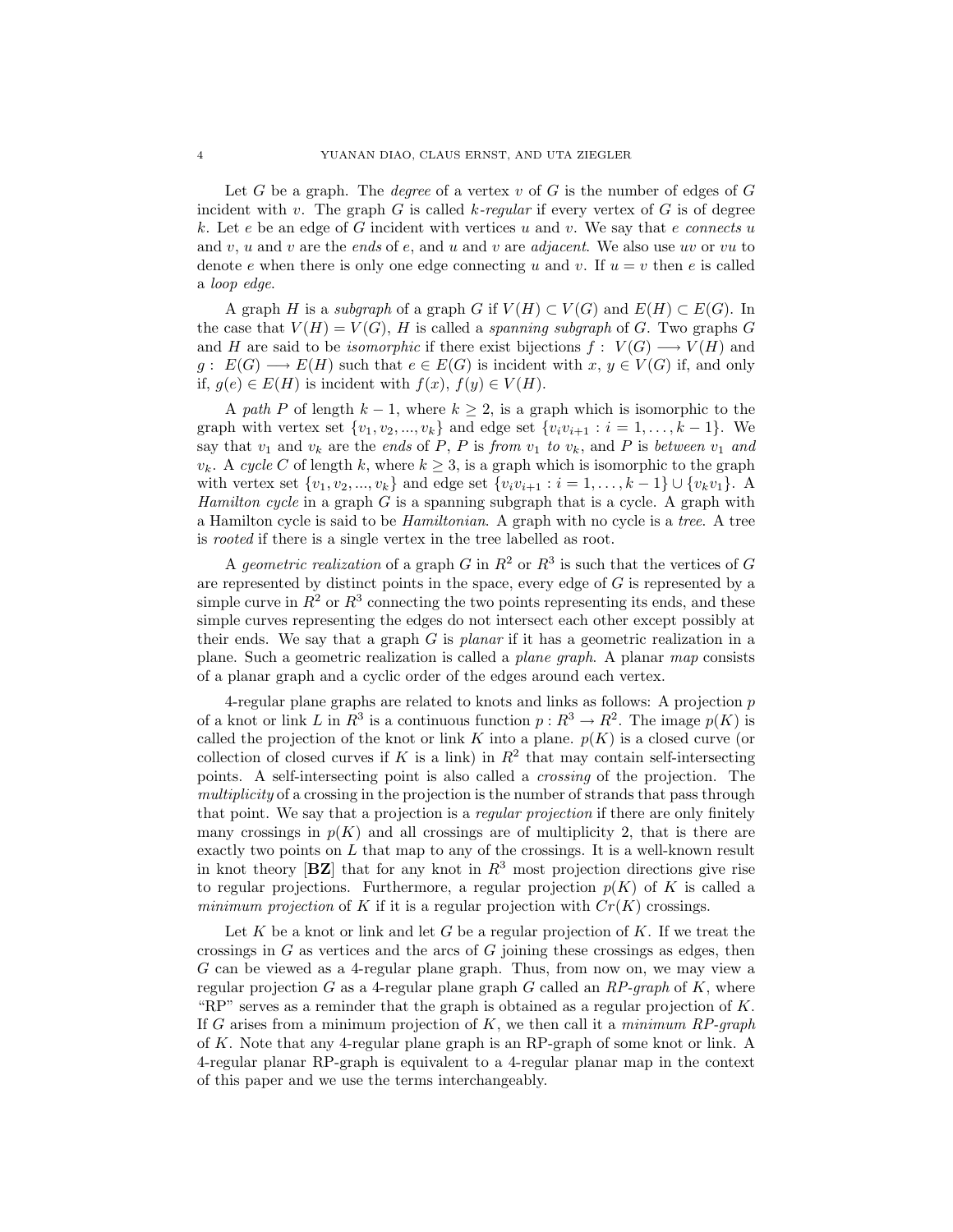For any  $X \subset V(G)$ , let  $G - X$  denote the subgraph of G obtained from G by deleting vertices of G in X and edges of G with at least one end in X. Similarly, for any  $Y \subset E(G)$ , we use  $G - Y$  to denote the subgraph of G obtained from  $G$  by deleting the edges in  $Y$  (but keeping all vertices of  $G$ ). We say that  $G$  is k-connected, where k is a positive integer, if  $|V(G)| \geq k+1$  and, for any subset  $X \subset V(G)$  with  $|X| < k$ ,  $G - X$  is connected. We say that G is k-edge-connected if, for any  $Y \subset E(G)$  with  $|Y| < k$ ,  $G-Y$  is connected. The *connectivity* (respectively, edge-connectivity) of G is the largest integer k such that G is k-connected. It is easy to see that a 4-regular plane graph is either 2-edge connected or 4-edge connected. If G is a 2-edge connected 4-regular plane graph that arises as a regular projection from some knot or link  $K$ , then either G is not a minimum RP-graph of  $K$  or  $K$ is not a prime knot or link. This motivates the following definition: A 4-regular plane graph is diagrammatically prime if it is 4-edge connected.

Let G be a 4-regular RP-graph, let v be a vertex of G, and let  $e_1, e_2, e_3, e_4$ be the edges of G incident with v. Suppose that  $e_1, e_2, e_3$ , and  $e_4$  occur around v in this cyclic order as shown in Figure 1. Then we say that  $e_i$  is *opposite* to  $e_j$  if  $|j - i| = 2$ , and  $e_i$  and  $e_j$  are *adjacent* otherwise.



FIGURE 1. Pairs of opposite edges:  $\{e_1, e_3\}, \{e_2, e_4\}.$ 

One can travel along the edges of a 4-regular plane graph G if one follows the convention that if one travels an edge  $e$  leading to a vertex  $v$  then one has to continue along the edge opposite to  $e$ . In this way  $G$  can be viewed as the union of several closed curves. We say that  $G$  has  $k$  components if  $G$  is the union of  $k$  closed curves. We say that G is a knot graph if the number of components in G is one. Of course, the number of components of  $G$  is the same as the number of components in any link  $K$  which has  $G$  as an RP-graph.

In the following two sections we give two methods that can be used to computer generate large diagrammatically prime 4-regular plane knot graphs G in a random manner. However in the generation process the number of vertices in the graphs varies from one graph to the next. If the user wants a specific interval into which the number of vertices of a generated graph should fall then one needs to run the process several times until a graph with the desired number of vertices is generated.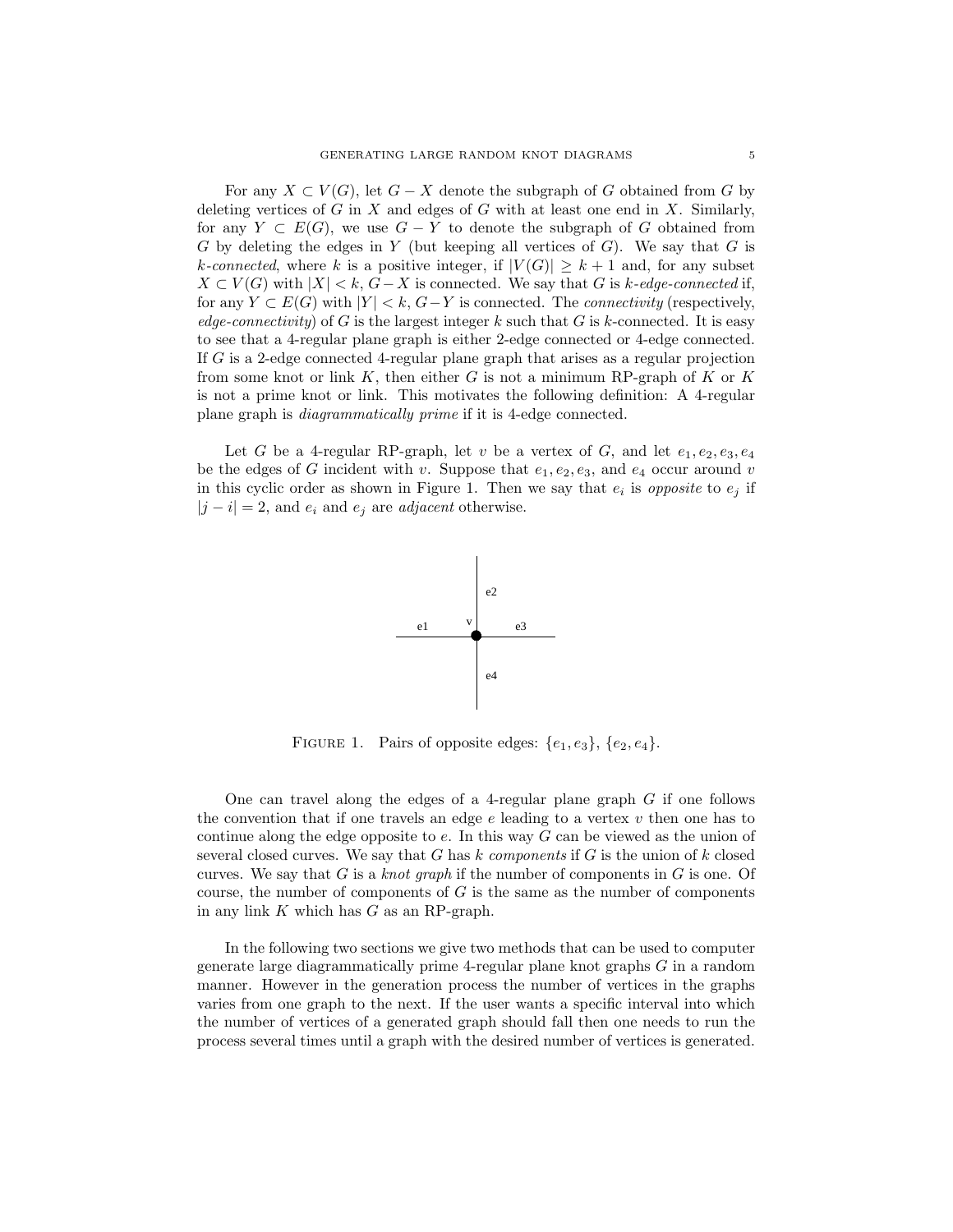#### 3. An algorithm to generate large, diagrammatically prime knot graphs

This method first generates a 4-regular planar map with  $n$  vertices (Step 1), combines the components of this RP-graph into a knot graph (Step 2) and decomposes the knot graph into diagrammatically prime knot graphs (Step 3).

Step 1. Creating a 4-regular planar map. Here we deploy an algorithm introduced in  $[\mathbf{SZ}, \mathbf{S}]$  to generate 4-regular planar RP-graphs with n vertices in  $O(n)$ time. A short outline of the algorithm is given below, for the details please refer to [SZ, S]. In the following definition, two labels are used to mark the vertices of a graph: one is called a bud and the other is called a leaf. In Figure 2 below, a bud is marked by an arrow and a leaf is marked as a solid dot. A vertex with degree more than 1 is marked by a circle.

DEFINITION 3.1. A *blossom tree* is a rooted plane tree such that:

(i) vertices of degree one are marked as either buds or leaves;

(ii) every inner vertex has degree four and is incident to exactly one bud;

(iii) the root is a leaf.



FIGURE 2. On the left is a blossom tree with 9 vertices, 11 leafs and 9 buds. One leaf is labelled as the root. The figure in the center shows how the blossom tree can be changed into a 4 regular plane graph by connecting each bud to the nearest leaf in counterclockwise direction. This operations leaves two leafs remaining, which are connected by an oriented edge. On the right the final rooted 4 regular map is shown.

To generate a blossom tree, we first generate a random binary plane tree (a tree such that all internal vertices have degree three) with  $n$  internal vertices and  $n + 2$  leaves (one of which is the root of the tree). Now at each internal vertex one can add an edge whose end is a bud, randomly in one of three different ways, one can add an edge whose end is a bud, randomly in one of three different ways,<br>see Figure 2. It has been shown that there are exactly  $\frac{3^n}{n+1} {2n \choose n}$  rooted blossom trees with  $n$  internal vertices. Furthermore, each of which can be generated with equal probability. The *closure* of a blossom tree is created by connecting the  $n$  buds with the nearest unmatched leaf in a counterclockwise direction. (This procedure uses a counterclockwise order of the leaves and buds of the tree around the infinite face the tree defines in the plane.) After all buds have been matched to leaves, there are two unmatched leaves in the infinite face. Finally after closing the two unmatched leaves with an edge one obtains a 4-regular rooted planar map. Rooted means that one edge has an orientation.??? Shouldn't this read like: The edge that contains the root leaf has a naturally defined orientation.? edge that contains the root lear has a haturally defined orientation.<br>Please correct. The number of such maps is  $\frac{2}{n+2} \frac{3^n}{n+1} {2n \choose n}$  and such a map can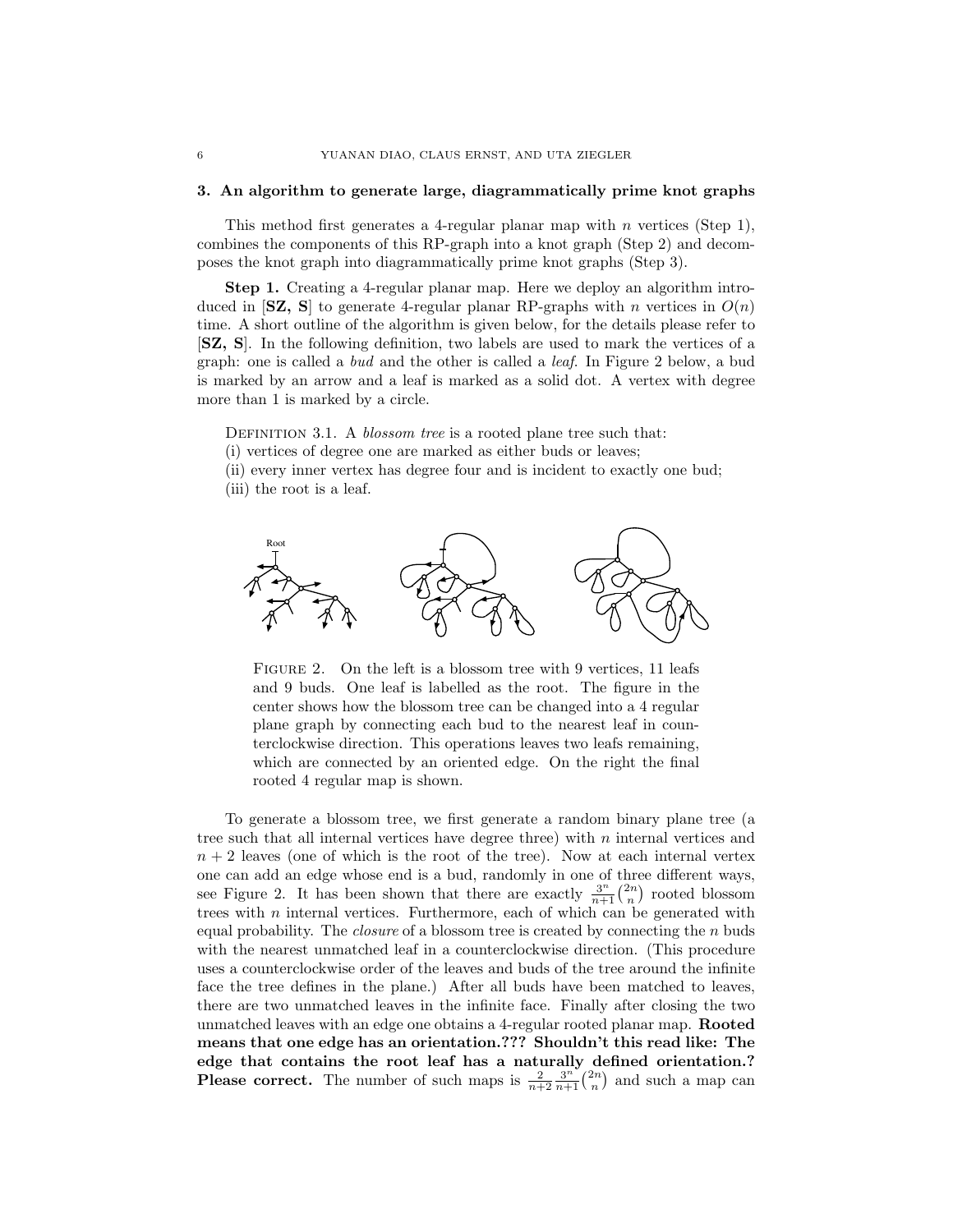be constructed in  $O(n)$  time. Moreover the algorithm generates such a map with a uniform probability distribution on the space of rooted 4-regular planar maps with  $n$  vertices. In our case, the arrows (which denote the buds) in the maps are deleted since we are not interested in rooted 4-regular planar maps but just in 4-regular planar graphs. Deleting the orientation from this single edge results in a non-uniform distribution on the space of 4-regular planar graphs. Thus the 4-regular planar RP-graphs are generated with a non-uniform distribution.

Step 2. Creating a knot graph: The 4-regular RP-graphs so generated are usually not diagrammatically prime and not a knot projection graph either since it usually has many components. Numerical experiments (see [SZ]) show that a 4-regular planar map with  $2^{10}$  vertices generated this way has an average number of about 51 components, and a 4-regular planar map with  $2^{12}$  vertices so generated has an average of about 199 components. In fact, it is conjectured that the number of components in such a 4-regular planar map is proportional to the number of vertices of the graph [SZ]. Since we are interested in diagrammatically prime RP-graphs of knots, we need to modify the RP-graphs into RP knot graphs.

Given a 4-regular planar map  $G$  with  $n$  vertices and  $k$  components. The idea is to combine components in a manner which does not modify the number of vertices while ensuring that the modified RP-graph remains a 4-regular planar map. This can be done if a face of G is bound by edges of at least two different components of G. Walking around a face of G in one direction, the edges  $v_1v_2$  and  $w_1w_2$  are found, where, for both edges, the subscript 1 indicates the vertex first encountered. If the two edges are disjoint then we delete the two edges and insert two new edges  $v_1w_2$ and  $w_1v_2$  as shown in the left half of Figure 3. This edge replacement reduces the number of components by one, but does not reduce the number of vertices. If no such disjoint edges can be found on any face of G and there is still more than one component in G, then there are two edges that intersect at either one or both of their endpoints. In this case an edge replacement move is still possible and results in the modifications shown in the right half of Figure 3. However such a move introduces one or two loop edges. Continuing this process one obtains a 4-regular graph with n vertices and one single component.



FIGURE 3. An edge replacement move. On the left using two disjoint edges  $v_1v_2$  and  $w_1w_2$ , on the right two edges  $v_1v_2$  and  $w_1w_2$ which have one vertex in common. In this case a replacement move introduces one loop edge.

To combine the components randomly, a vertex  $v$  in  $G$  is picked at random where two different components of G cross at v. One of the faces of G containing v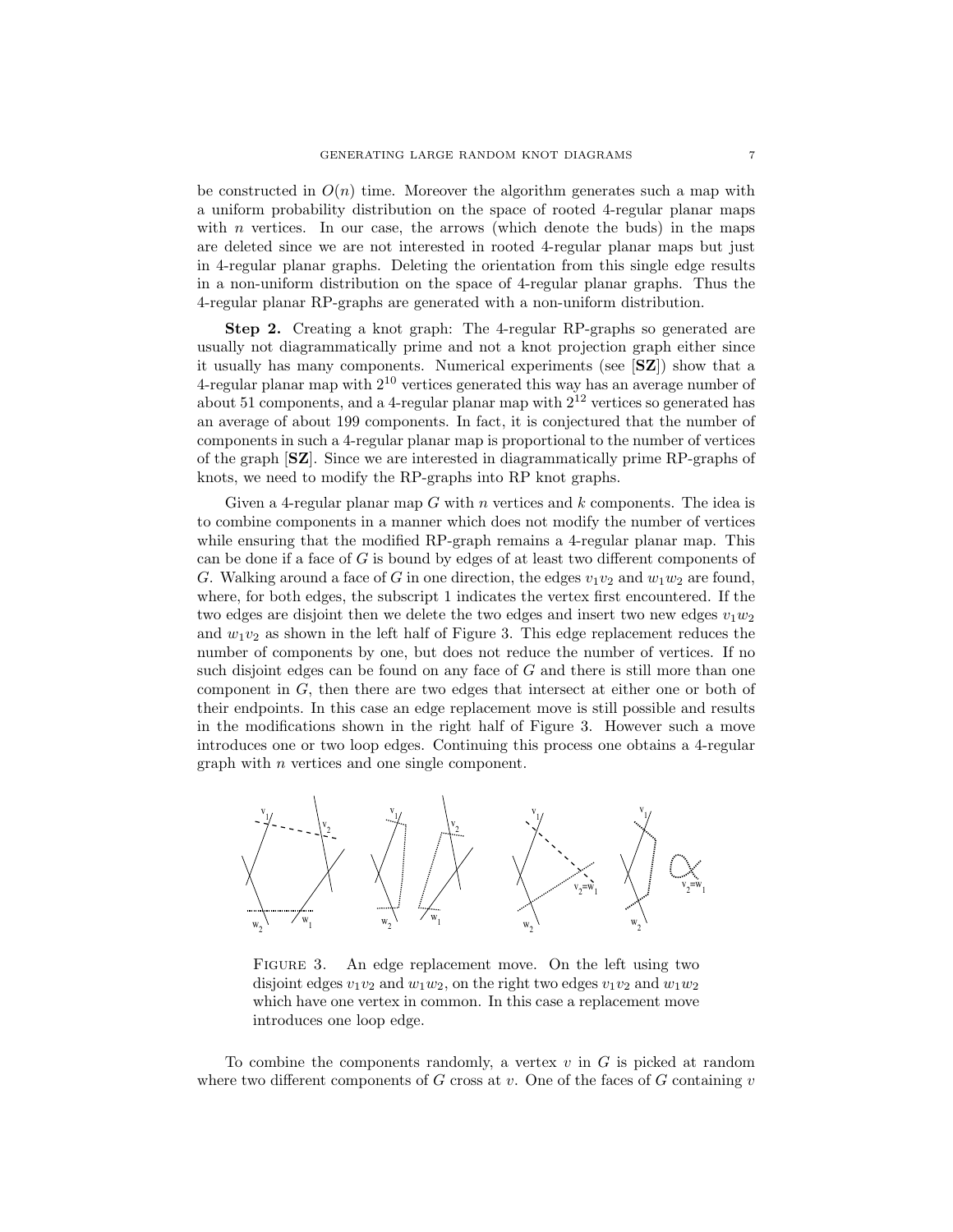is picked at random. We now search the edges of this face. If this face contains two disjoint edges of different components of G a replacement move of the above type is carried out. If the face does not contain two disjoint edges of different components of G one of the other faces of G containing  $v$  is chosen. If none of the faces of G containing v can be used for a replacement move then a vertex different from  $v$  is picked at random and the procedure is repeated. If during this process two edges along a common face of different components of G are detected which are not disjoint, then this is stored and the search for a replacement move continues. A replacement move leading to a loop edges as shown on the right in Figure 3 is only carried out if no replacement move using two disjoint edges is available. This process of combining the components can be carried out in  $O(n^3)$  steps.

The exact number of 4-regular planar maps  $G$  of  $n$  vertices with one component is unknown, and no claim is made that the above algorithm produces such graphs with a uniform distribution for a given vertex number  $n$ . Clearly any 4-regular planar one-component map with  $n$  vertices and without loop edges can be obtained by the algorithm (with certain probability). Some graphs containing loop edges may also be produced, however. Therefore, we cannot claim that this procedure will always generate a 4-regular planar one-component map with  $n$  vertices and without loop edges. Notice that in the algorithm, a loop edge is avoided whenever possible. This is no drawback since any minimal RP-graph of a knot K does not contain loop edges and we generally prefer knot RP-graphs whose number of vertices are close to (if not equal to) the crossing number of the corresponding knots.

Step 3. The knot projection graphs obtained up to this point are not necessarily diagrammatically prime. To obtain diagrammatically prime 4-regular graphs a given 4-regular planar knot graph is split into 4-edge connected components using an algorithm given in  $[DT]$ , which can be carried out in  $O(n^2)$  steps. In this last step, the control over the number of vertices in the final diagrammatically prime knot graphs is lost in that a graph with a fixed number of  $n$  vertices now fall apart into several graphs of varying sizes. See Section 5 for further discussions.

# 4. An algorithm to generate large diagrammatically prime Hamiltonian knot graphs

In this section, we discuss the second method that generates diagrammatically prime knot graphs G with a genetically built in Hamilton cycle. This method relies on the fact that every knot K has a regular projection of at most  $4Cr(K)$ crossings with a Hamilton cycle [DEY]. The main idea is to start with a Hamilton cycle of n vertices (Step 1) and add edges to the cycle in a random manner to create a 4-regular graph (Step 2). The resulting graph is modified into a 4-regular planar graph (Step 3), whose components are combined into a knot graph (Step 4) and finally the knot graph is decomposed into diagrammatically prime knot graphs (Step 5). Although it is far from clear how the knots generated in such a manner are distributed (as with any other method at this point), all knots can be generated in such a way, though the generated knot projections are usually not the minimum projections. Figure 4 shows a typical diagram generated with this method.

**Step 1.** Start with a Hamilton cycle with n vertices  $v_1, v_2, ..., v_n$  such that the order of the vertices matches the order of  $v_1, v_2, ..., v_n$  on the Hamilton cycle.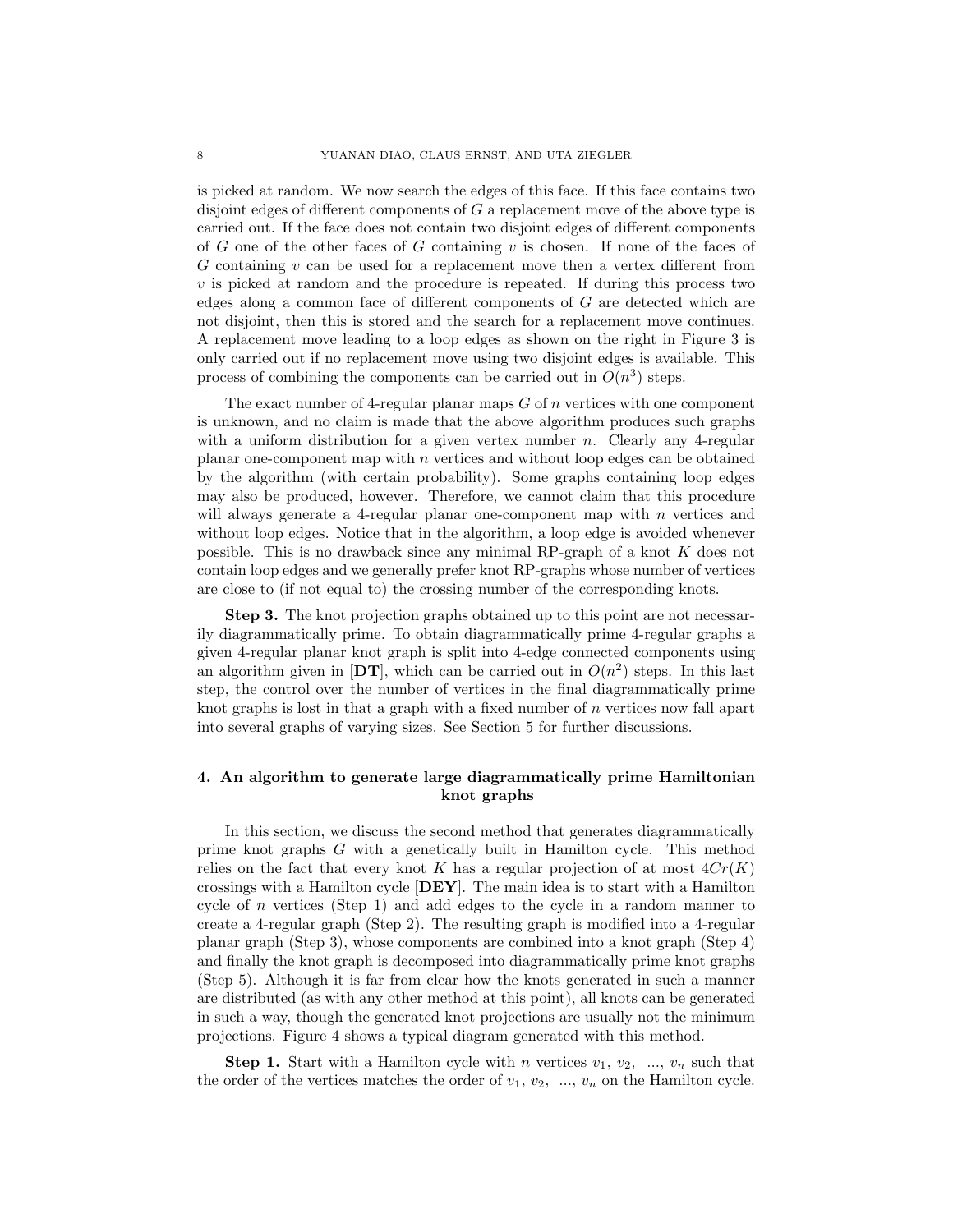

FIGURE 4. A small diagrammatically prime RP-graph of a knot with 13 crossing generated using method 2. The Hamilton cycle is the circle and the vertices are numbered along the cycle.

Step 2. Notice that at each vertex, two edges have to be added. Since each edge added is incident to two vertices, a total of  $n$  edges need to be added. These  $n$  edges are divided into two groups: those in the region bounded by the Hamilton cycle (called  $B$ -edges) and those in the unbounded region (called  $U$ -edges). Each such edge e can be represented by a triple of integers of the form  $(i, j, k)$ . Here, the indices i and j imply that e is incident to vertices  $v_i$  and  $v_j$ ,  $k = 0$  if e is a U-edge and  $k = 1$  if e is a B-edge. For example,  $(2, 5, 0)$  means an outside edge incident to vertices  $v_2$  and  $v_5$  and  $(1, 8, 1)$  means the inside edge incident to vertices  $v_1$  and  $v_8$ .

The following procedure generates random triples for each of these  $n$  edges:

Sub-step 1: Generate a random permutation of the vector  $(1, 1, 2, 2, ..., n, n)$ . The result is a vector of 2n entries:  $(j_1, j_2, ..., j_{2n})$ . The n edges not on the Hamilton cycle are to be chosen as the pairs  $(j_1, j_2)$ ,  $(j_3, j_4)$ , ...,  $(j_{2n-1}, j_{2n})$ .

Sub-step 2: Generate a random vector  $(k_1, k_2, ..., k_n)$  where each  $k_i$  is 0 or 1 with equal probability.

Sub-step 3: Merge the two vectors to create the  $n$  triples of integers representing the edges which need to be added:  $(j_1, j_2, k_1)$ ,  $(j_3, j_4, k_2)$ , ..., $(j_{2n-1}, j_{2n}, k_n)$ .

Steps 1 and 2 in this algorithm can be carried out using  $O(n)$  steps. Up to this point in the algorithm we have a uniform distribution among all possible configurations of the n edges not on the Hamilton cycle. Furthermore, we can always arrange the numbers so that  $j_1 \leq j_2$ ,  $j_3 \leq j_4$  and so on, since this does not change the definition of the edge. Notice that at this stage of the algorithm there are several problems. The graph generated so far may have several components. In addition, it may be impossible to embed in  $R^2$  the n edges given by the list  $(j_1, j_2, k_1)$ ,  $(j_3, j_4, k_2)$ ,  $...,(j_{2n-1}, j_{2n}, k_n)$  without many self intersections of these edges. Thus the graph defined by these edges may not be a planar graph. In fact there may be many non equivalent ways to use the triples  $(j_1, j_2, k_1), (j_3, j_4, k_2), ..., (j_{2n-1}, j_{2n}, k_n)$  to create nonequivalent (up to isotopy) non-planar 4-regular graphs. In the next step we change the list  $(j_1, j_2, k_1), (j_3, j_4, k_2), ..., (j_{2n-1}, j_{2n}, k_n)$  to a new list of n triples whose edges can be embedded into the plane in a unique way without any intersections of these edges (except at the vertices on the Hamilton cycle, of course).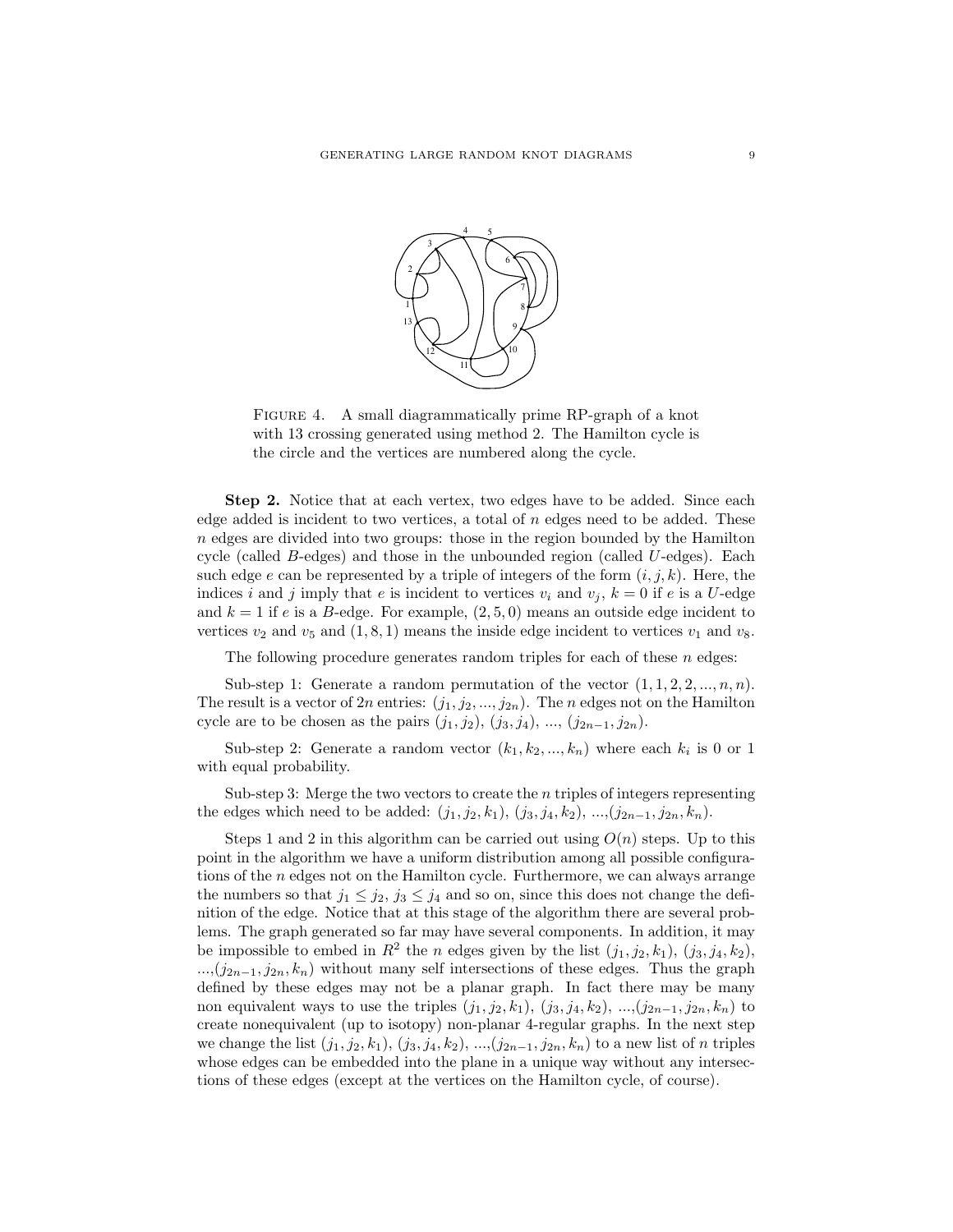**Step 3.** It can be easily shown that two edges generated by the triples  $e =$  $(i_1, j_1, k_1)$  and  $f = (i_2, j_2, k_2)$  must intersect each other in their interior if and only if

a.  $k_1 = k_2$  (e and f are both U-edges or both B-edges) and

b. either

(4.1) 
$$
i_1 < i_2 < j_1 < j_2 \text{ or } i_2 < i_1 < j_2 < j_1.
$$

Now we randomly pick up an edge  $e$  and check if the above conditions are satisfied for any of the other edges. If the conditions are never satisfied for any of the other edges, we are done with  $e$ ;  $e$  remains unchanged. We mark  $e$  and randomly select a new edge e that is not already marked. If two triples  $e = (i_1, j_1, k)$  and  $f = (i_2, j_2, k)$  satisfy (4.1), then with equal probability, we change the two triples e and f into either  $(i_1, i_2, k), (j_1, j_2, k)$  or  $(i_1, j_2, k), (i_2, j_1, k)$ .

Lemma 4.1. The above procedure reduces the number of pairs of triples which satisfy the above conditions by at least one.

PROOF. Assume that  $e = (i_1, j_1, k)$  and  $f = (i_2, j_2, k)$  satisfy (4.1). Clearly the conflict between  $e$  and  $f$  is removed in that none of the two potential new pairs of triples  $(i_1, i_2, k), (j_1, j_2, k)$  or  $(i_1, j_2, k), (i_2, j_1, k)$  satisfies (4.1).

It suffices to show two conditions:

(i) If there is an edge  $h = (i_3, j_3, k)$  such that neither h and e nor h and f satisfy (4.1), then none of the 4 potential new triples  $(i_1, i_2, k)$ ,  $(j_1, j_2, k)$  or  $(i_1, j_2, k), (i_2, j_1, k)$  together with h satisfy (4.1).

(ii) If there is an edge  $h = (i_3, j_3, k)$  such that either h and e or h and f satisfy  $(4.1)$ , then at most one of each pair of the 4 potential new triples  $(i_1, i_2, k), (j_1, j_2, k)$ or  $(i_1, j_2, k)$ ,  $(i_2, j_1, k)$  together with h satisfy (4.1).

In case (i), there are two subcases  $i_1 < i_2 < j_1 < j_2$  and  $i_2 < i_1 < j_2 < j_1$ . Since they are similar, we will only prove the subcase  $i_1 < i_2 < j_1 < j_2$ . The situation is shown in Figure 5 (on the left) assuming that  $e, f$  and  $h$  are  $B$ -edges. (The situation is similar if all three are U-edges.) Since h does not satisfy  $(4.1)$ when paired with either e or f, we must have that  $i_3$  and  $j_3$  are between either  $i_1$ and  $i_2$  or  $i_2$  and  $j_1$  or  $j_1$  and  $j_2$  or  $j_2$  and  $i_1$  when the vertices are viewed along the Hamilton cycle. Thus  $h$  and any of the four potential new triples does not satisfy  $(4.1).$ 

The proof of case (ii) involves a similar analysis as in case (i) above and is left to the reader.  $\Box$ 

Figure 5 (on the right) shows that one such step could reduce the pairs of triples which satisfy the above condition by more than one.

Once we changed two triples satisfying the above condition into two different triples, we start all over again. That is we randomly pick up an unmarked edge e and check if the above conditions are satisfied for any of the other edges. We continue this process until all edges are marked. Now we have a set of  $n$  triples which contain no pair satisfying  $(4.1)$ . Such a set of n triples defines up to isotopy a 4-regular plane graph with n vertices and a Hamilton cycle.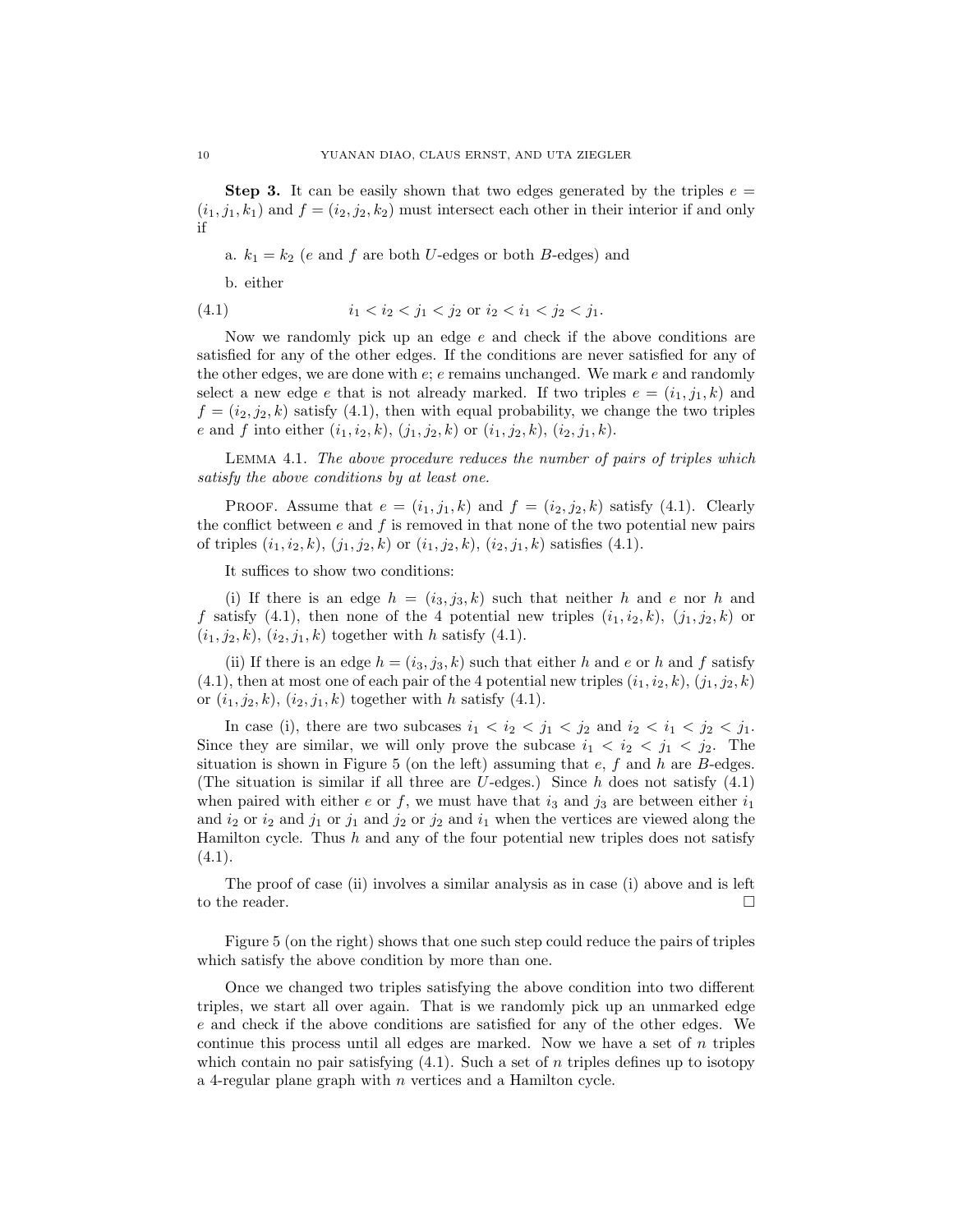

FIGURE 5. On the left: The edges  $e$  and  $f$  satisfying the condition (4.1) are shown together with the four new triples  $(i_1, i_2, k)$ ,  $(j_1, j_2, k)$  (dashed line) or  $(i_1, j_2, k)$ ,  $(i_2, j_1, k)$  (dotted line). In addition 4 potential new edges  $h$  are shown which do not satisfy (4.1) with any of the other shown edges. On the right: replacing the edges  $e$  and  $f$  with the two dashed edges also eliminates the intersection between the edges  $e$  and  $h$ .

Since there are at most  $O(n^2)$  pairs of triples satisfying the above condition, this step of the algorithm requires a polynomial time of the order  $O(n^3)$  (finding a pair of triples satisfying the above condition takes up to  $O(n)$  steps, resulting in an order  $O(n^3)$  in the worst case).

Step 4. Creation of a knot graph. The situation now is similar to Step 2 in the first method. A similar procedure as in method one is carried out. The difference is that we cannot use edges that are on the Hamilton cycle in any edge replacement move since this would destroy the Hamilton cycle. Thus on one face of the graph G one needs to find two edges that belong to different components of G and neither edge being on the Hamilton cycle before carrying out an edge replacement move. Otherwise the algorithm is unchanged. In the Lemma below we show that this algorithm almost always works.

Lemma 4.2. The algorithm leads to a knot graph G with an Hamilton cycle in all but one case.

PROOF. If in Step 2 a graph G is created in which the cycle  $v_1, v_2, ..., v_n$  forms a component (that is, there is exactly one U and one B edge attached at each  $v_i$ ), then the algorithm fails. This happens since we only do edge replacement moves with edges that are not on the Hamilton cycle and the Hamilton cycle thus remains one component. In this case the algorithm produces a two-component graph with one component containing the Hamilton cycle and the other containing all the edges which are not on the Hamilton cycle.

We need to show that the algorithm works in all other cases. Notice that if all the U-edges do not belong to one component, then  $G$  has a face in the U region that contains two edges not on the Hamilton cycle of different components. This implies that an edge replacement move is possible. So if the algorithm is carried out and there is no further edge replacement left, then all the U-edges must belong to one component. Similarly all  $B$  edges must belong to one component of  $G$ . We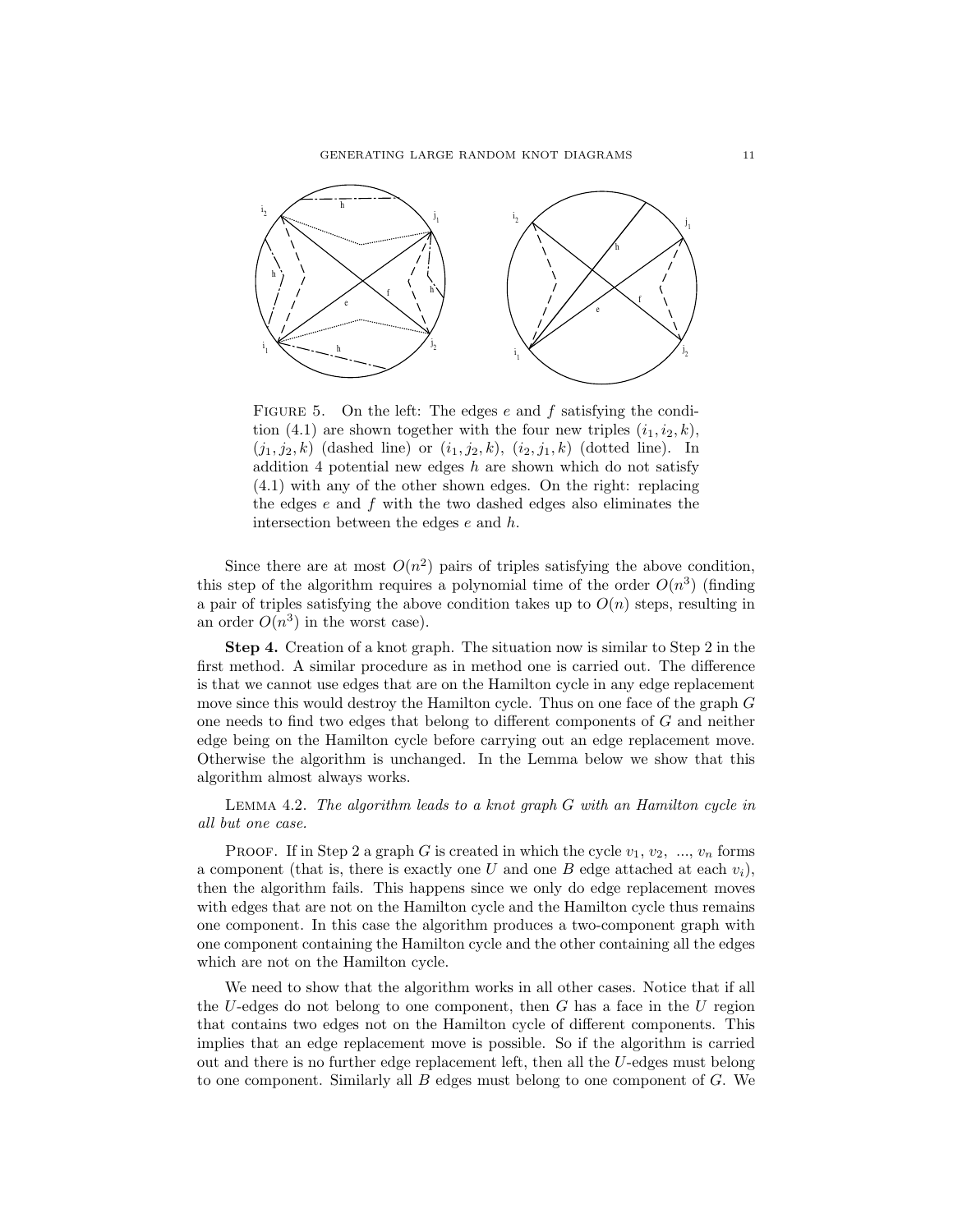claim that all edges on the Hamilton cycle belong to one component. If we walk along an edge  $v_{i-1}v_i$  then we want to show that the edge  $v_iv_{i+1}$  belongs to the same component. If at  $v_i$  we have a B-edge and a U-edge then this is obvious. If there are two B-edges (or two U-edges) at  $v_i$  then both edges of the Hamilton cycle must be of the same component due to the the fact that both  $B$ -edges (or  $U$ -edges) belong to the same component.

Now consider the component  $C$  of  $G$  containing the Hamilton cycle. If there is a single vertex on the Hamilton cycle which is attached to two B edges (or two U edges), then  $C$  contains the Hamilton cycle and all the  $B$  edges (or all  $U$  edges). It is now easy to see that C must indeed be equal to the whole graph  $G$ .  $\Box$ 

Notice that the special case when one U and one B edge is attached at each vertex  $v_i$  happens only if the vector  $(k_1, k_2, ..., k_n)$  generated in sub-step 2 of step 2 has an equal number of ones and zeros. Moreover after the merging of the vector  $(k_1, k_2, ..., k_n)$  with the pairs  $(j_1, j_2), (j_3, j_4), ..., (j_{2n-1}, j_{2n})$  to the vector  $(j_1, j_2, k_1), (j_3, j_4, k_2), ..., (j_{2n-1}, j_{2n}, k_n)$  each vertex  $v_i$  shows exactly once in a triple  $(j_i, j_{i+1}, 0)$  and once in a triple  $(j_k, j_{k+1}, 1)$  for some indices i and k. It can be shown the probability for such an event to happen is exponentially small. For the large number of vertices (see section 5) which we are interested in, the algorithm never encountered this situation in our simulations. If such a rare event does happen, the algorithm simply jumps back to step 1 and generates an entirely new graph.

Step 5. The planar graphs obtained up to this point are not necessarily diagrammatically prime. To obtain diagrammatically prime 4-regular RP-graphs the same algorithm as in Step 3, method one can now be carried out to decompose the graph into parts that are diagrammatically prime. Note that there are some differences to method one however. First in method one it is possible that the graph  $G$  obtained at this stage is 1-connected. Here, a graph that is Hamiltonian can still have loop edges but it must be 2-connected. Furthermore the Hamilton cycle naturally breaks apart into smaller Hamilton cycles for each of the diagrammatically prime pieces. Thus the diagrammatically prime graphs obtained are still Hamiltonian.

### 5. Data and comparisons

Using 10,000 runs for varies initial values of  $n$ , large samples of diagrammatically prime RP-graphs are generated. In both methods one cannot control the exact number of crossings in the diagrammatically prime RP-graphs since a reduction procedure is required for the original constructed planar maps with  $n$  vertices. Figure 6 shows the frequency of diagrammatically prime RP-graphs generated using method one, while Figure 7 shows the same information using method two. Figure 7 does not contain the graph for  $n = 10000$  since the runtime of method two is quite large, see also Figure 11. One would expect that the larger diagrammatically prime RP-graphs are less frequent than smaller diagrammatically prime RP-graphs. However our data as shown in Figure 6 for  $n = 1000$ , 3000 and 7000 indicates that this ratio (of the larger diagrammatically prime RP-graphs and the total number of graphs generated) does not behavior linearly: there is a pronounced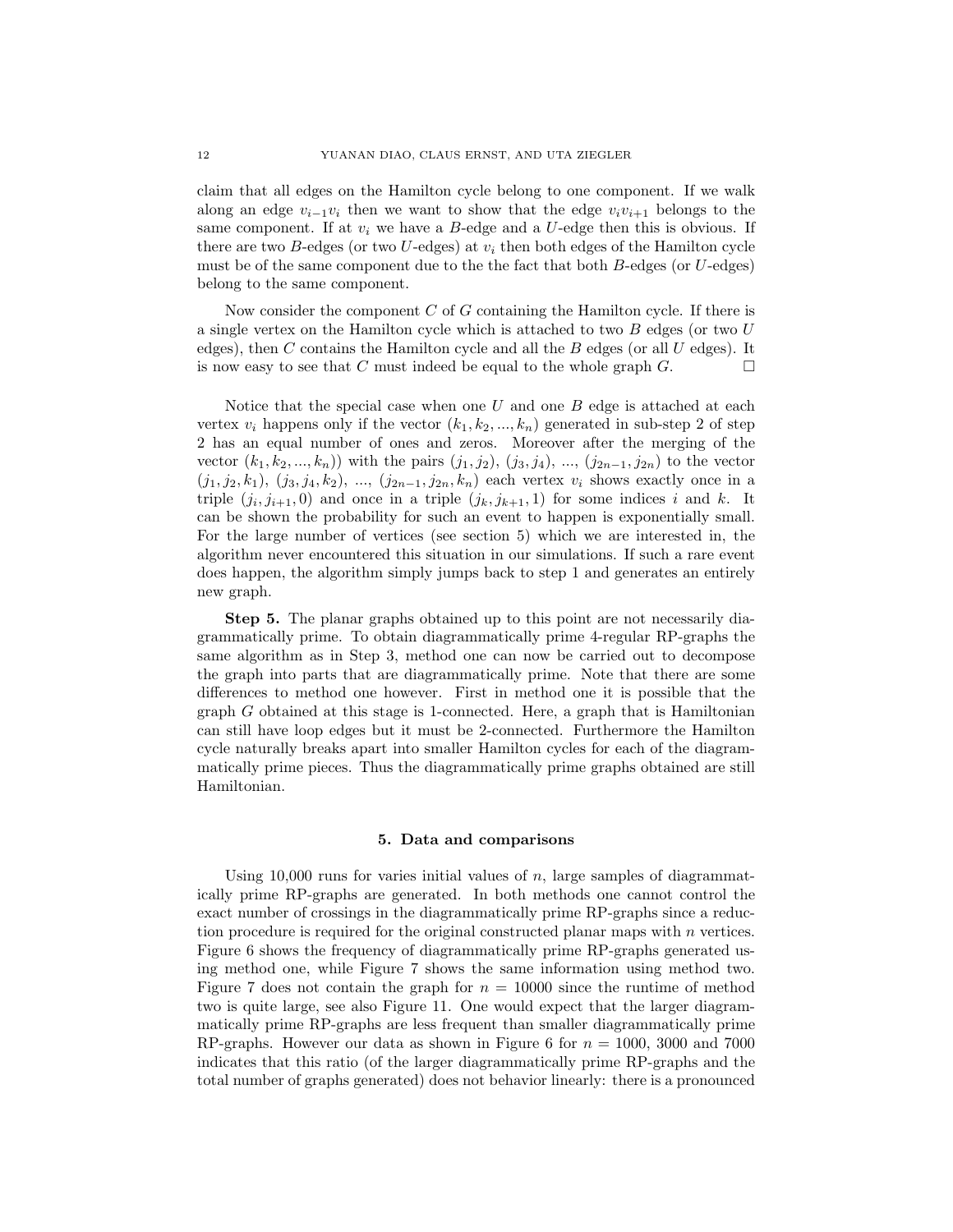maximum. This maximum may occur because the vertex numbers of the diagrammatically prime RP-graphs for a given  $n$  are dependent on each other. It seems that these maxima become less pronounced as n becomes larger. Most of the diagrammatically prime RP-graphs are quite small. For example in method one the 10,000 runs for  $n = 3000$  generated a total of 1,009,728 diagrammatically prime RP-graphs; and of those only 27, 820 (or 2.76 percent) have more than 30 vertices. For  $n = 500$  about 7.6 percent of the diagrammatically prime RP-graphs generated have more than 30 vertices. This indicates that as n grows, the percentage of large diagrammatically prime RP-graphs declines, while the overall number of large diagrammatically prime RP-graphs increases since many more graphs are generated for larger values of  $n$ , see Figure 8.



FIGURE 6. The frequency of diagrammatically prime RP-graphs generated using method one and  $n = 1000, 3000, 7000$  and 10,000 for the initial number of vertices. Each curve is based on 10, 000 runs.

The behavior of the Hamiltonian RP-graphs generated using method 2 as shown in 7 is similar as the behavior we have seen for the RP-graphs generated using method one. However there are more diagrammatically prime RP-graphs generated and some of these have a larger vertex number than any of the RP-graphs generated with method one.

Our data as shown in Figure 8 indicates that more diagrammatically prime RP-graphs are generated per run using method two. Moreover for both methods it appears that the number of diagrammatically prime RP-graphs in a given one component RP-graph generated by method one or two (before the last step in the algorithms) grows at the order  $O(n)$ .

Figure 9 shows that method two generates larger diagrammatically prime RPgraphs on the average. In fact the vertex number of the largest components generated with method two were almost twice the vertex number of the largest component generated using method one. Of course, these numbers are also a function of the number of trials and one would expect that as the number of runs tends to infinity, the size of the largest diagrammatically prime RP-graph would be close to n itself.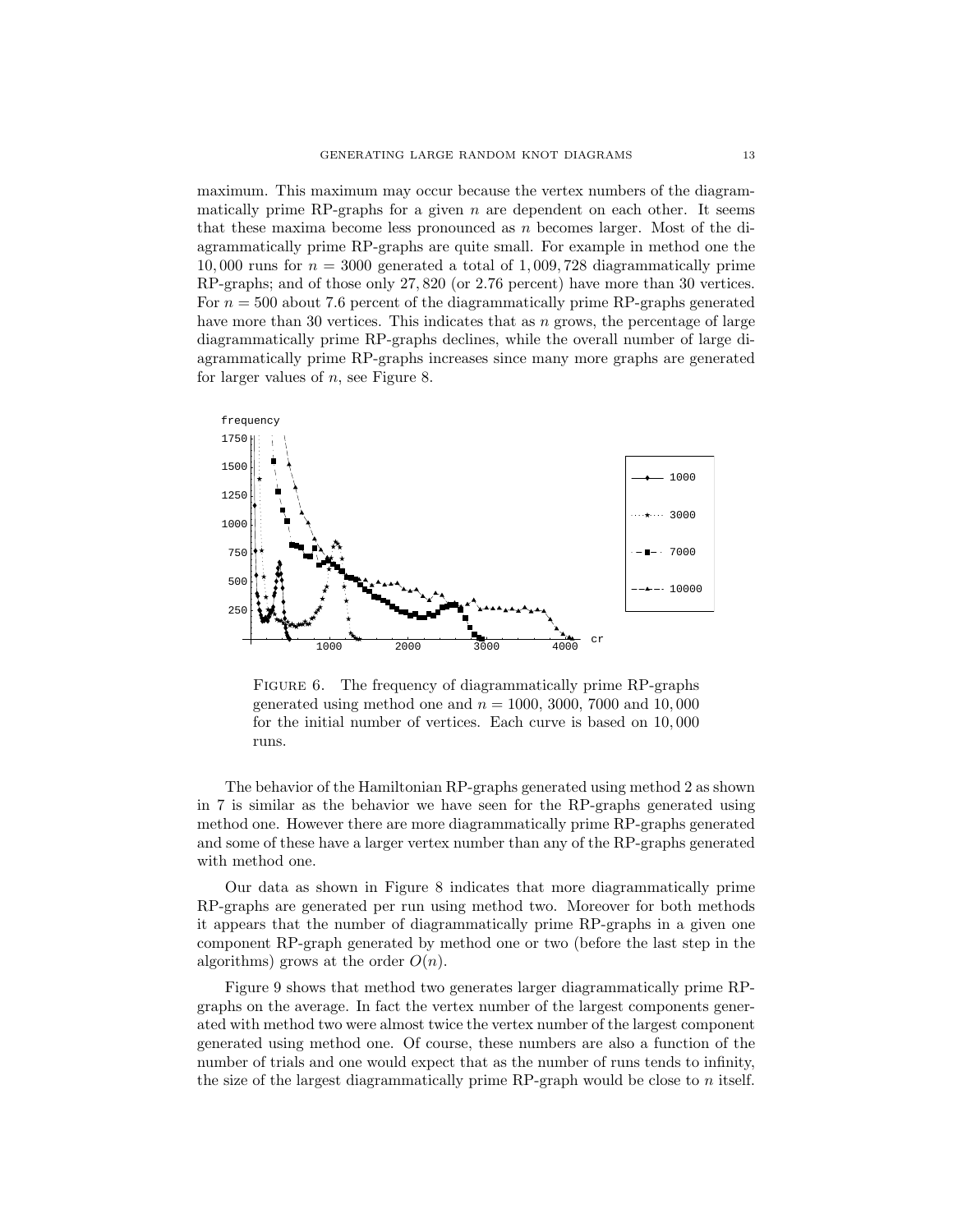

FIGURE 7. The frequency of diagrammatically prime RP-graphs generated using method two and  $n = 1000$ , 2000, 3000 and 7000 for the initial number of vertices. Each curve is based on 10, 000 runs.



FIGURE 8. The average number of diagrammatically prime RPgraphs generated with one attempted for both methods and different values of n. Each data point is based on 10, 000 runs.

Figure 10 shows the average size of a diagrammatically prime RP-graphs generated using both methods. It appears that either this average size grows extremely slowly or for any large  $n$  the average size is bounded above by a different constant for each method. The average size for  $n = 7000$  is 16.15 for method one and 24.77 for method two.

Figure 11 shows a comparison of the average run-time of both methods. One can see that method two has a much longer average run-time. Elementary data fitting suggests that the runtime of method one grows as  $3.6 \times 10^{-8} n^2$ , while method two has a run-time that grows as  $6.8 \times 10^{-9} n^3$ .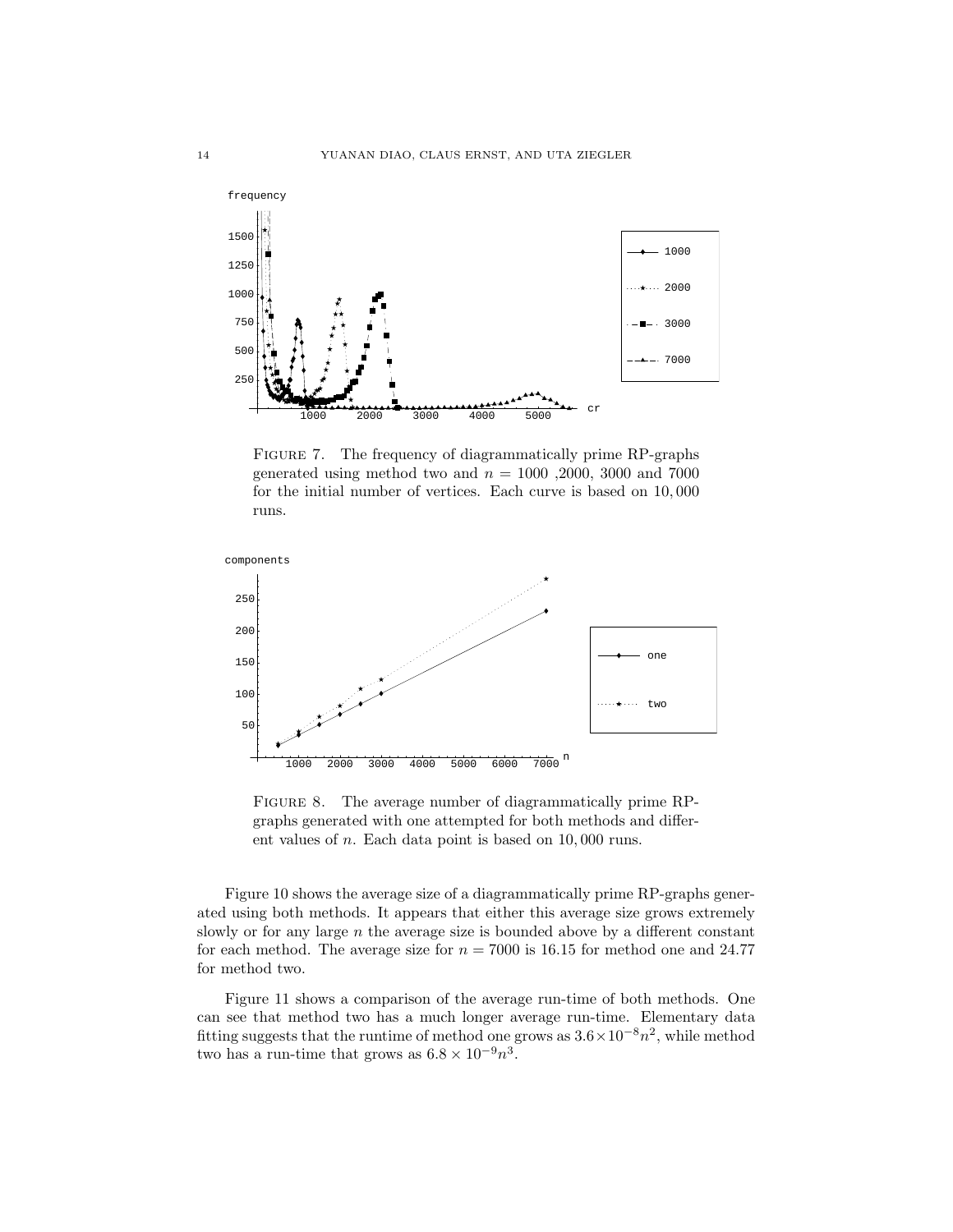

FIGURE 9. The crossing number of the largest diagrammatically prime one component maps generated using 10000 runs. Method two produces maps which are almost twice as large as the knots in method one.



FIGURE 10. The average crossing number of the diagrammatically prime one component maps generated using 10000 runs. Method two produces maps which are on average about 50 percent larger than the maps generated with method one.



FIGURE 11. The average run time of the two methods in seconds. Method one on the left, method two on the right.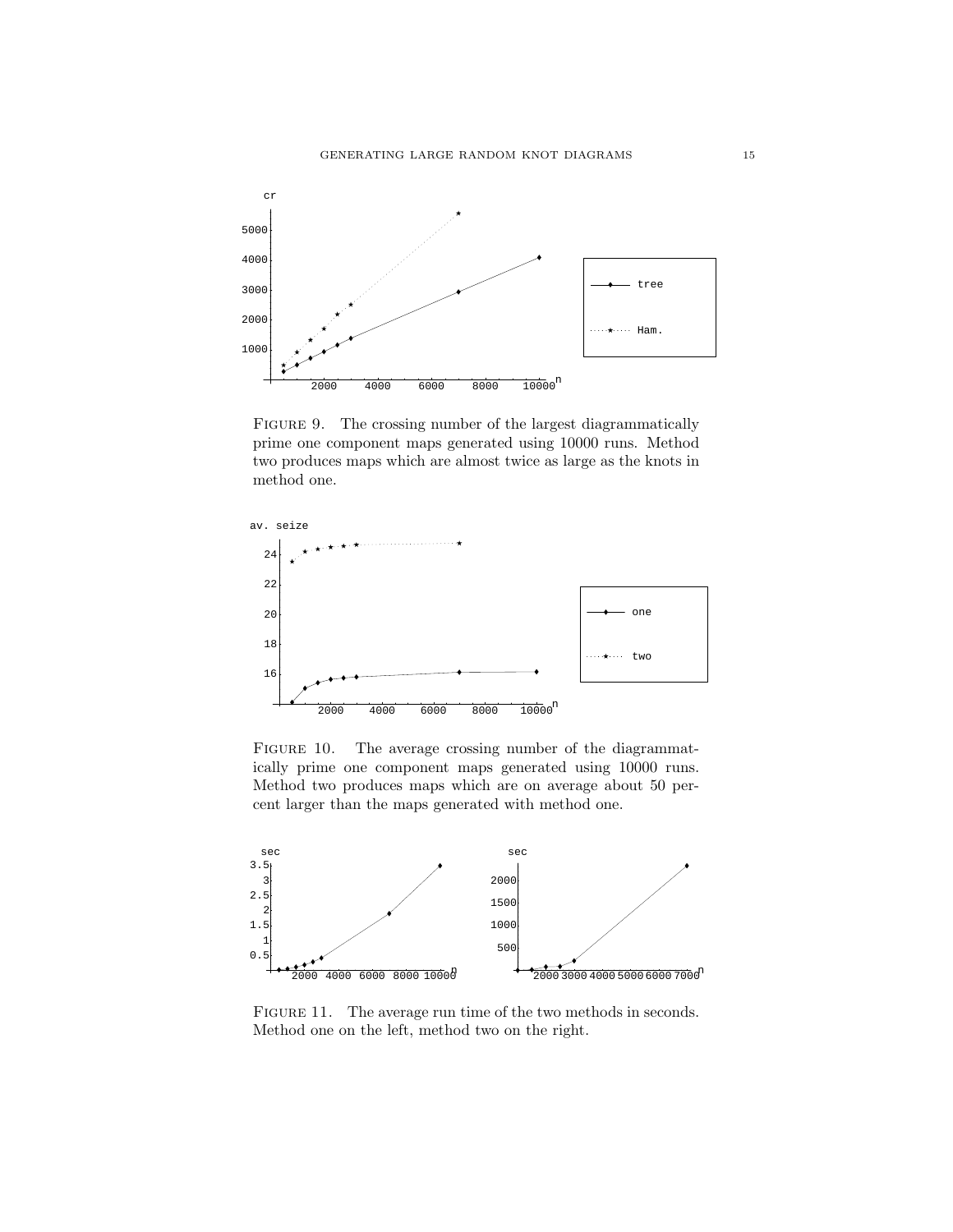### 6. Conclusion

One observation is that it is indeed difficult to generate large random diagrammatically prime diagrams effectively. To obtain actual knots from these diagrams will also be a challenging problem. One important issue is: once an assignment of overpass/underpass is made at each crossing of the diagram, what is the relation between the crossing number of the resulting knot and the actual crossings in the diagram? Another algorithm will be needed to carry out such a task. There are many other unresolved issues here. For example, what is the distribution of the diagrams so generated? Is it uniform? Or is it more likely to have certain knot diagrams than others? To summarize: the methods we proposed here can guarantee the following at this point:

1. Any minimum projection diagram of a prime knot can be generated using method one and

2. Hamiltonian projection diagrams of a prime knot can be generated by method two and such diagrams have at most four times as many crossings as the crossing number of the knot.

The data shows that it is possible for one to obtain fair size samples of large random knot diagrams within a reasonable time frame using these methods.

### References

- [BS] G. Buck and J. Simon, Thickness and Crossing Number of Knots, Topology Appl. 91(3) (1999), pp. 245–257.
- [BZ] G. Burde and H. Zieschang, Knots, De Gruyter (1985).
- [CKS] J. Cantarella, R. B. Kusner and J. M. Sullivan, Tight Knot Values Deviate from Linear Relations, Nature, 392 (1998), pp. 237-238.
- [D] Y. Diao, The Lower Bounds of the Lengths of Thick Knots, J. Knot Theory Ramifications 12 (2003), no. 1, 1–16.
- [DE] Y. Diao and C. Ernst, The Complexity of Lattice Knots, Topology Appl. 90, no. 1-3 (1998), pp. 1-9. 12 (2003), no. 1, pp. 1–16.
- [DET] Y. Diao, C. Ernst and M. Thistlethwaite, The Linear Growth in Rope Length of a Family of Knots, J. Knot Theory Ramifications 12 (2003), no. 5, 709–715.
- [DEY] Y. Diao, C. Ernst and X. Yu, Hamiltonian Knot Projections and Lengths of Thick Knots, to appear in Topology Appl.
- [DT] C. H. Dowker and M. Thistlethwaite, Classification of knot projections, Topol. Appl. 16 (1983), pp. 19–31.
- [K] R. M. Karp, Reducibility among combinatorial problems, In R. Miller and J. Thatcher, editors, Complexity of Computer Computations, Plenum Press, 1972. pp. 85–103.
- [RS] E. Rawdon and J. Simon, The Moebius energy of thick knots, Topology Appl. 125 (2002), no. 1, pp. 97–109.
- [S] P. Schaeffer, Bojective census and random generation of Eulerian planar maps with prescribed vertex degrees, preprint- check.
- [ST] C. Sundberg, and M. B. Thistlethwaite, The rate of growth of the number of prime alternating links and tangles, Pacific J. Math., Vol.182, No.2 (1998), 329–358.
- [SZ] P. Schaeffer, and P. Zinn-Justin, On the asymptotic number of plane curves and alternating knots, preprint- check.
- [T] M. B. Thistlethwaite, On the structure and scarcity of alternating links and tangles, J. Knot Theory Ramifications, Vol.7, No.7 (1998), 981–1004.